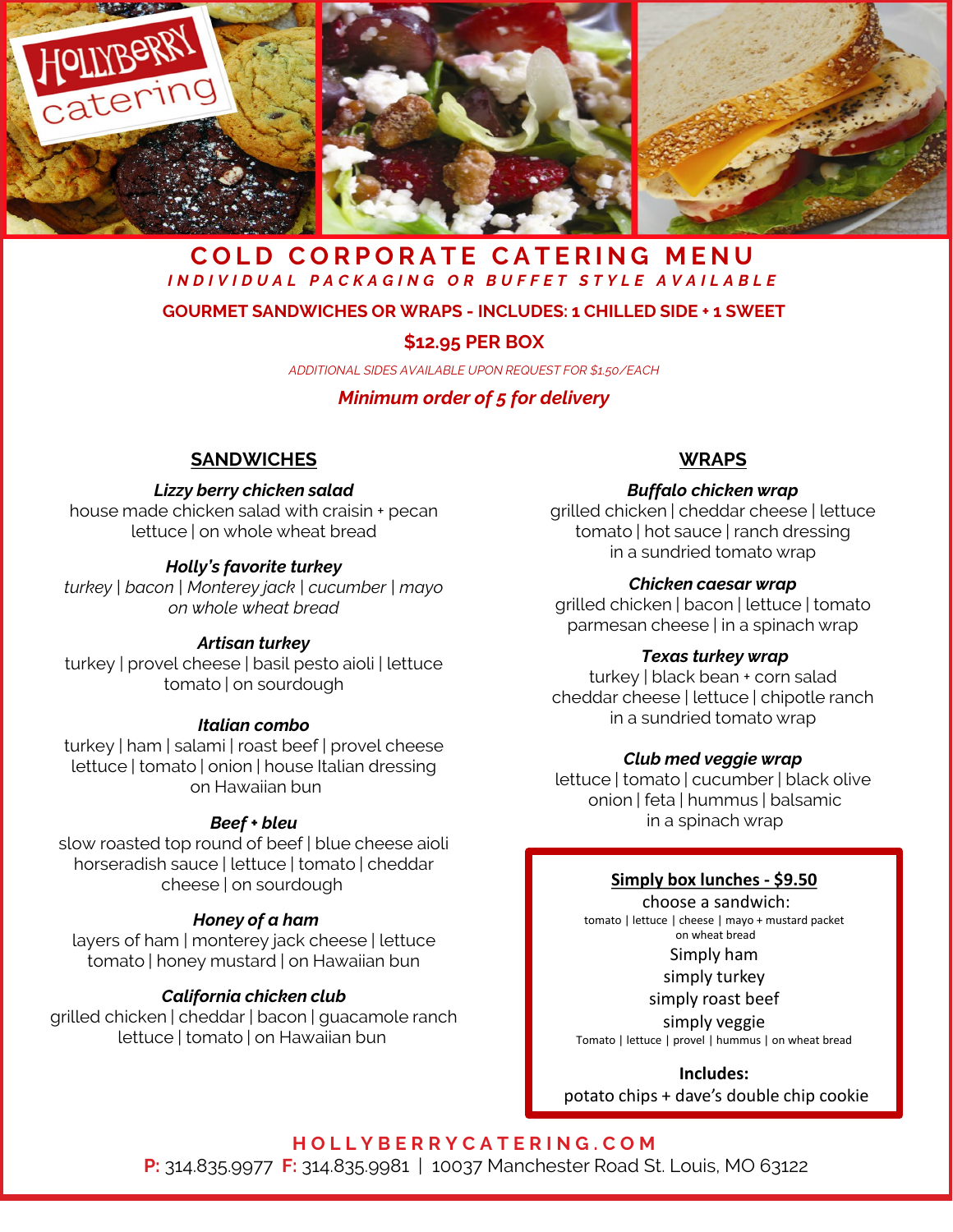

## **COLD CORPORATE CATERING MENU** *INDIVIDUAL PACKAGING OR BUFFET STYLE AVAILABLE*

#### **SALADS - INCLUDE: ROLL WITH BUTTER + 1 SWEET**

## **\$12.95 PER BOX**

*ADDITIONAL SIDES AVAILABLE UPON REQUEST FOR \$1.50/EACH*

## *Minimum order of 5 for delivery*

## **Salads**

## *Harvest fruit + nut*

seasonal fruit | feta | sugared walnuts almonds + pecans | pineapple mango vinaigrette

## *Manchester cobb*

turkey | egg | bacon | blue cheese crumbles | peas | tomato | onion | ranch

## *Southwest chicken*

grilled chicken | black bean corn salsa | bacon | cheddar cheese | tortilla strips | bbq + chipotle ranch

## *Compliments to the chef*

turkey | salami strips | cheddar cheese | cucumber | black olive | tomato | egg | house Italian dressing

## *Go Greek*

diced cucumber | onion | black olive | tomato | feta | diced red pepper | greek vinaigrette

## *Shaved kale*

shaved kale | almonds | carrots | parmesan cheese | hemp seeds | diced apples | dried cherries white balsamic vinaigrette

## *Taco salad*

seasoned beef | cheddar cheese | black olive | tomato | tortilla strips | ranch | sour cream | salsa

## *Chicken caesar*

grilled chicken | parmesan cheese | croutons | tomato | creamy caeser

## *Buffalo chicken*

grilled or crispy chicken | bacon | cheddar cheese | blue cheese crumbles | tomato | hot sauce | ranch

**HOLLYBERRYCATERING.COM**

**P:** 314.835.9977 **F:** 314.835.9981 | 10037 Manchester Road St. Louis, MO 63122